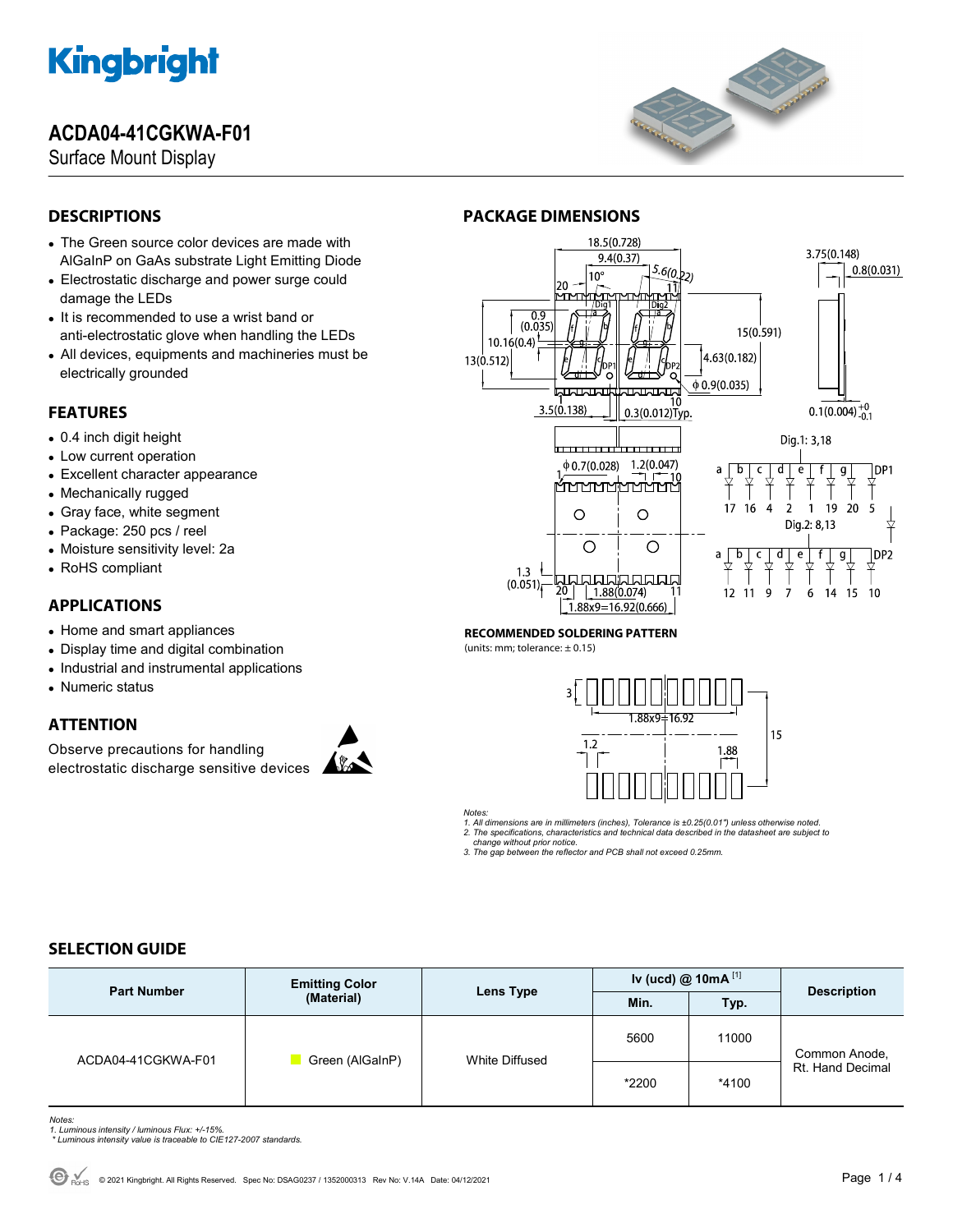#### **ELECTRICAL / OPTICAL CHARACTERISTICS at T<sub>A</sub>=25°C**

| <b>Parameter</b>                                         |                            | <b>Emitting Color</b> | Value                    |                          | Unit   |
|----------------------------------------------------------|----------------------------|-----------------------|--------------------------|--------------------------|--------|
|                                                          | Symbol<br>Typ.<br>Max.     |                       |                          |                          |        |
| Wavelength at Peak Emission $I_F = 10mA$                 | $\lambda_{\rm peak}$       | Green                 | 574                      | $\overline{\phantom{a}}$ | nm     |
| Dominant Wavelength $I_F = 10mA$                         | $\lambda_{\text{dom}}$ [1] | Green                 | 570                      | $\overline{\phantom{a}}$ | nm     |
| Spectral Bandwidth at 50% $\Phi$ REL MAX<br>$I_F = 10mA$ | Δλ                         | Green                 | 20                       | $\overline{\phantom{a}}$ | nm     |
| Capacitance                                              | C                          | Green                 | 15                       | $\overline{\phantom{a}}$ | pF     |
| Forward Voltage $I_F = 10mA$                             | $V_F$ <sup>[2]</sup>       | Green                 | 2.0                      | 2.45                     | $\vee$ |
| Reverse Current ( $V_R$ = 5V)                            | <sup>I</sup> R             | Green                 | $\overline{\phantom{a}}$ | 10                       | μA     |

*Notes:* 

1. The dominant wavelength (λd) above is the setup value of the sorting machine. (Tolerance λd : ±1nm. )<br>2. Forward voltage: ±0.1V.<br>3. Wavelength value is traceable to CIE127-2007 standards.<br>4. Excess driving current and

#### **ABSOLUTE MAXIMUM RATINGS at T<sub>A</sub>=25°C**

| Parameter                               | Symbol                  | Value          | Unit        |
|-----------------------------------------|-------------------------|----------------|-------------|
| Power Dissipation                       | $P_D$                   | 75             | mW          |
| Reverse Voltage                         | $V_R$                   | 5              | $\vee$      |
| Junction Temperature                    | $T_j$                   | 115            | $^{\circ}C$ |
| <b>Operating Temperature</b>            | $T_{op}$                | $-40$ to $+85$ | $^{\circ}C$ |
| Storage Temperature                     | $T_{\text{stg}}$        | $-40$ to $+85$ | $^{\circ}C$ |
| DC Forward Current                      | ΙF                      | 30             | mA          |
| Peak Forward Current                    | $I_{FM}$ <sup>[1]</sup> | 150            | mA          |
| Electrostatic Discharge Threshold (HBM) |                         | 3000           | $\vee$      |

Notes:<br>1. 1/10 Duty Cycle, 0.1ms Pulse Width.<br>2. Relative humidity levels maintained between 40% and 60% in production area are recommended to avoid the build-up of static electricity – Ref JEDEC/JESD625-A and JEDEC/J-STD-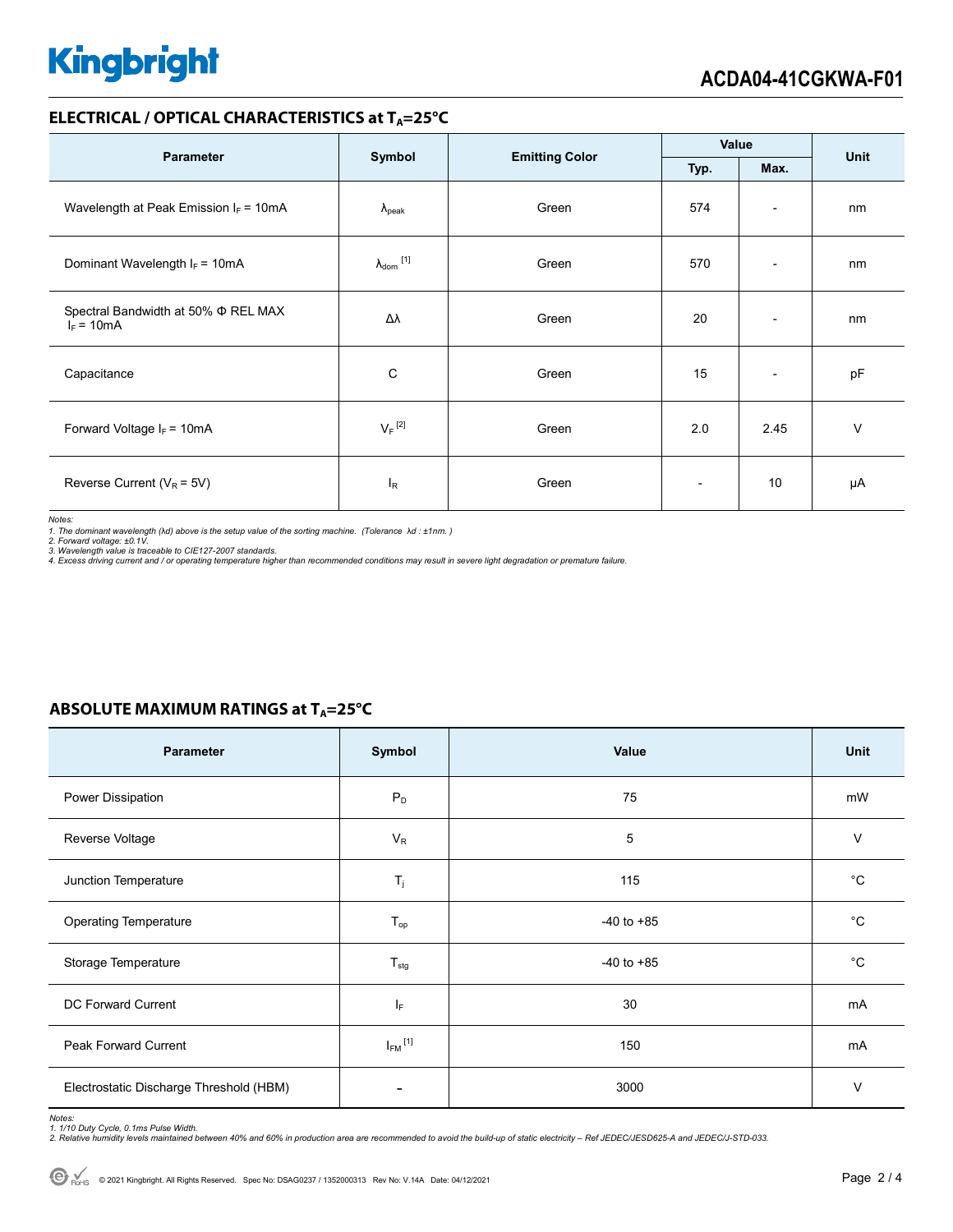#### **TECHNICAL DATA**





#### **GREEN**







#### *Notes:*

*1. Don't cause stress to the LEDs while it is exposed to high temperature.* 



*2. The maximum number of reflow soldering passes is 2 times. 3. Reflow soldering is recommended. Other soldering methods are not recommended as they might cause damage to the product.* 

**TAPE SPECIFICATIONS** (units: mm)



0.0 0.5 1.0 1.5 2.0 2.5

Luminous intensity normalised at  $T_a = 25 °C$ 

Luminous intensity normalised at

-40 -20 0 20 40 60 80 100 Ambient temperature (°C)

**Ambient Temperature**

**REEL DIMENSION** (units: mm)